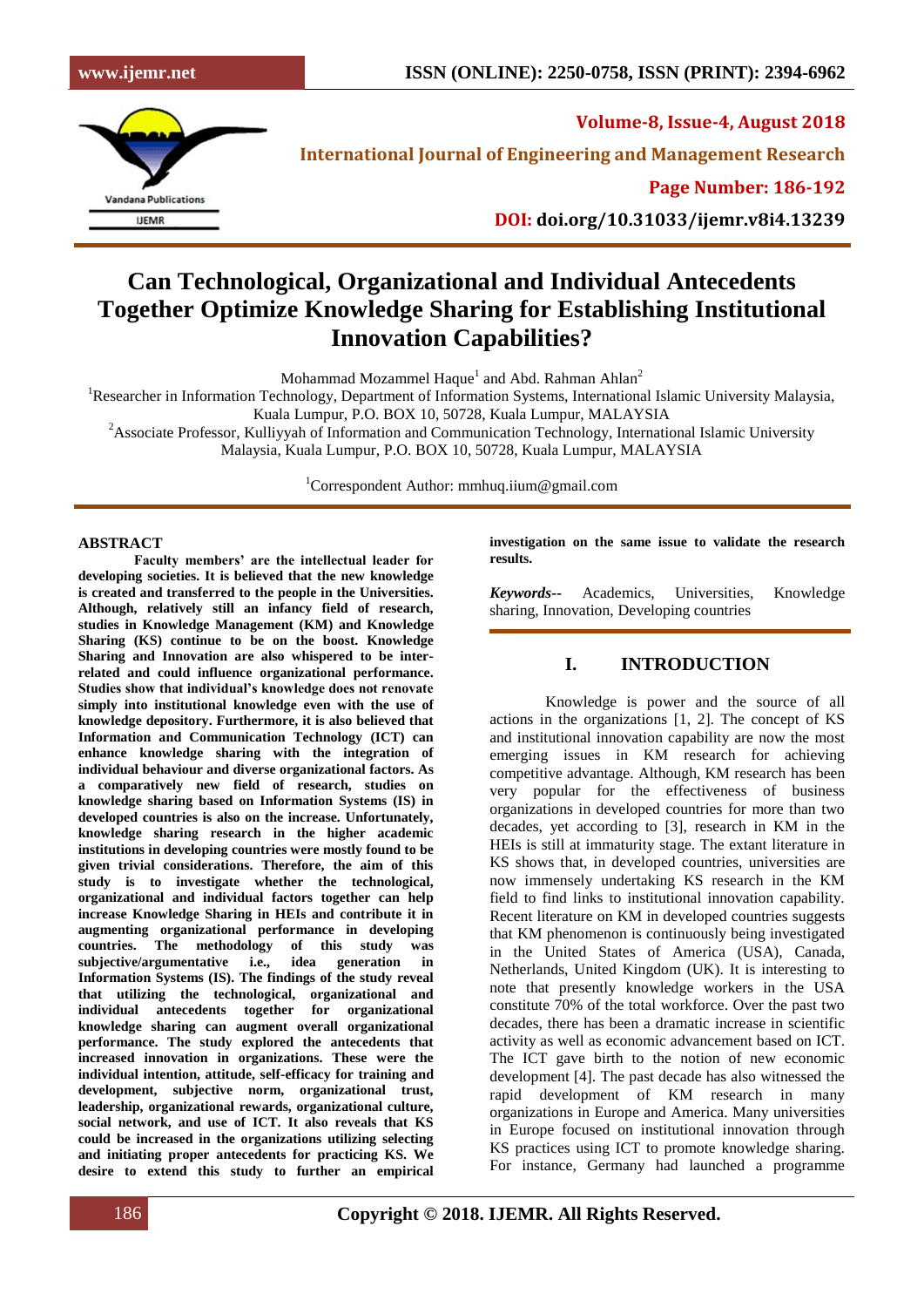named "EXIST" while Moscow State University, Russia had launched "Formula of Success" for KS practices [5].

Previous studies show that individuals' behavioural intention has a potential impact on knowledge sharing activities. Most of the previous KM and KS researches have overlooked the technological dimensions of ICT for KM and KS. Moreover, individual, organizational and technological determinants for KS research as a whole in HEIs have not been given adequate emphasis in developing countries. Presently, KM literature stresses on KS that with Individual, organizational and technological antecedents altogether can improve organizational performance [7], and it can help explain the level of KS performance in the organizations. Whereas, it is still hard to find in the extant KM literature. The methodology of this study is subjective/argumentative i.e., idea generation in Information Systems (IS). The aim of this study is to investigate whether the technological, organizational, and individual factors together can help increase Knowledge Sharing in HEIs and contribute it in augmenting organizational performance in developing countries. This article is divided into five sections. (1). Introduction–describing the importance shortly and general impression of the significance of technological, organizational and individual antecedents for KM and KS practices; (2). Literature review of past studies for KS status in organizations; (3). Research objectives and methodology of the study; (4). Discussions and Findings; and (5). Conclusions.

## **II. LITERATURE REVIEW**

In the knowledge-based-view of the organizations, knowledge is considered potential to improve organizational performance and competitive advantage [8, 9] and to the long-term sustainability and effectiveness of organizations [10]. Knowledge has been considered very significant component and preliminary resource in the organizations. Knowledge sharing, for this reason, is very important for an organization. This is because KM has systematic power to resolve the problems in the organizations.

[6] Identify KS behavioural climate as incentive or drive, information management ability as capability and organizational IT support as chance. Their investigation reveals that a creativeness behavioural climate has a major influence on KS behavior and perceived organizational use of IT to back up knowledge works stand strong impacts on information management ability and advocating that IT has indirect influences.

#### *2.1 KM Issues among HEIs in Developing Countries*

The author Jennex (2008) finds that the current problems in the management of knowledge combined with cutting-edge research in today's organizations to create, capture, transfer, and use of knowledge of cultural, technological, organizational, and people around the issue. Commendable reference topics such as organizational memory, KM, KS and transfer of enterprises, promoters and inhibitors, as well as emerging technologies of KM provides the most important information, which is set in a variety of practitioners and academics provide important research data.

Diverse forms of HEIs in developing countries are involved in education management and service delivery. Certainly, these HEIs are necessary for integrative fields for studying, researching and learning about the knowledge assets that is human intellectual capital and technology. If we find the past study, especially in the developing countries in the last era, educational institutions worked in a comparatively constant setting and eventually were not under pressure. The comprehensive background has changed the decision and systems of HEIs.

Actually, in comparing too many other developed countries, HEIs in the developing countries is not rich and diverse, providing by different types of public and private universities. But it is rich and diverse in the UK. Even though, the United Kingdom has a well-developed and widespread business backing infrastructure which is more helpful for the process of education and institutional innovation. For example, the report of the UNDP on enhancing the innovative performance of the Firms [15] is noteworthy. Moreover, public organizations in developed countries are focusing more on KM practices than in developing countries. Yet, in the age of globalization, there has the potential role of academics' in knowledge sharing in the universities ambiance to bring prosperity to making knowledge base society in developing countries followed by developed countries. According to the [16], there is only UAE, no another country from the developing countries listed in Top 10 of Global Competitiveness in higher education and innovation.

Usually, knowledge sharing happens at the person's level or organizations level. On a personal level, organizational staffs interact with colleagues or other people of the organizations to assist them to get things could be done better to expedite more effective and skilled way for sharing knowledge. Conversely, knowledge sharing for an organization is to capturing, organizing, reusing and transforming expertise within the institution so that this knowledge might be used by other staffs in the organizations. Numerous studies have specifically shown that KS is a significant procedure of innovation. For this reason, it allows an organization to develop innovation and institutional performance [7].

#### *2.2 Innovation status between Developed and Developing Countries*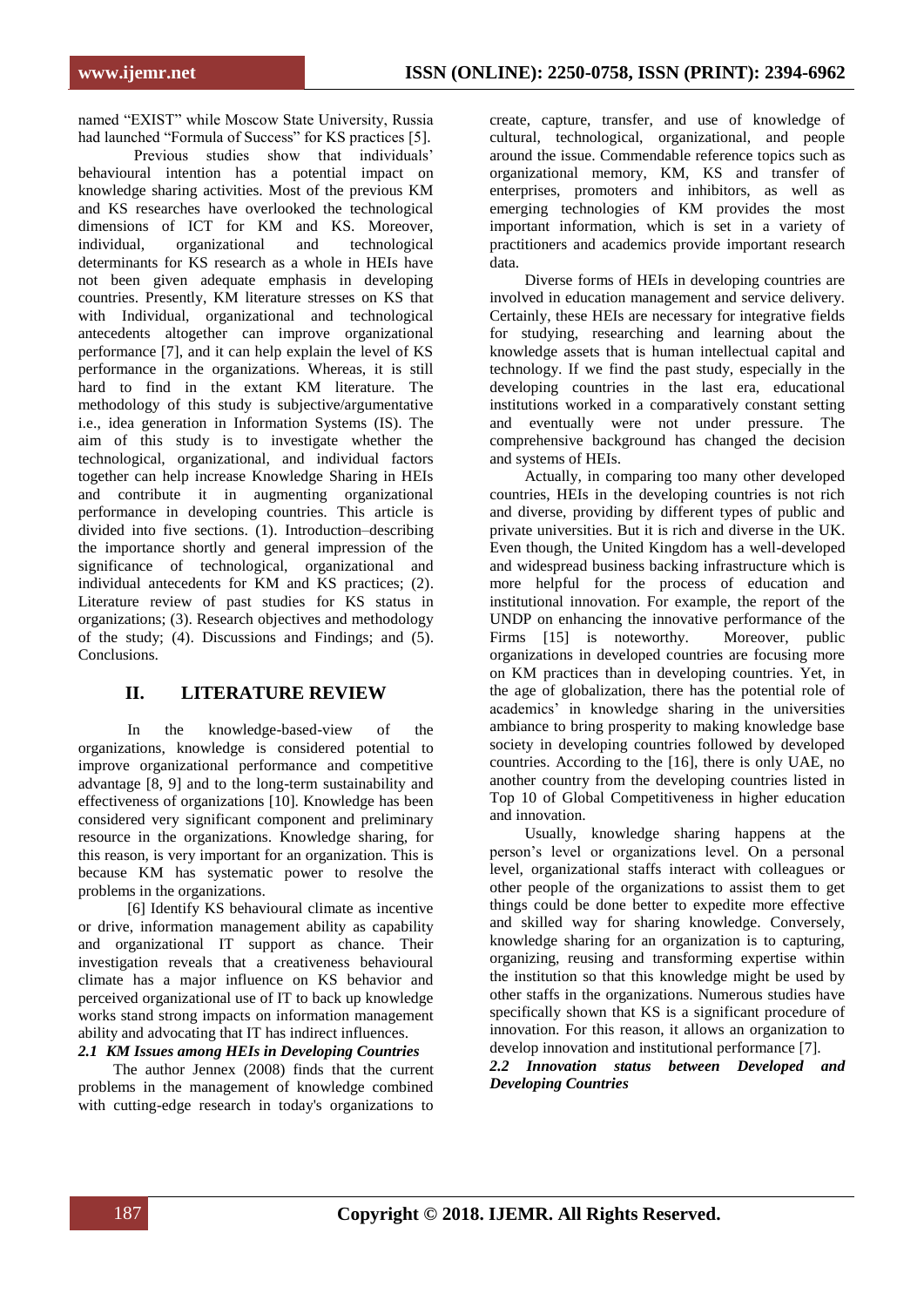| <b>Higher Education &amp; Training Top 10</b>   |    |  |  |
|-------------------------------------------------|----|--|--|
| The Global Competiveness Report 2014-2015       |    |  |  |
| Global rank*                                    |    |  |  |
| Finland                                         |    |  |  |
| Singapore                                       | 2  |  |  |
| <b>Netherlands</b>                              | 3  |  |  |
| Switzerland                                     | 4  |  |  |
| Belgium                                         |    |  |  |
| <b>United Arab Emirates</b>                     | 6  |  |  |
| United States                                   | 7  |  |  |
| Norway                                          | 8  |  |  |
| New Zealand                                     | ٥  |  |  |
| Denmark                                         | 10 |  |  |
| Source: The Global Competitiveness Report 2014- |    |  |  |
| 2015                                            |    |  |  |
| Note: $*$ 2014-2015 rank out of 144 economics   |    |  |  |

| <b>Table 1</b>                                |                                           |        |  |  |
|-----------------------------------------------|-------------------------------------------|--------|--|--|
| <b>Higher Education &amp; Training Top 10</b> |                                           |        |  |  |
|                                               | The Global Competiveness Report 2014-2015 |        |  |  |
|                                               | Global rank*                              |        |  |  |
|                                               | Finland                                   |        |  |  |
|                                               | Singapore                                 | 2      |  |  |
|                                               | Netherlands                               | 3      |  |  |
|                                               | Switzerland                               | 4      |  |  |
|                                               | Belgium                                   | ٢      |  |  |
|                                               | <b>United Arab Emirates</b>               | 6      |  |  |
|                                               | <b>United States</b>                      | 7      |  |  |
|                                               | Norway                                    | 8      |  |  |
|                                               | $N_{\rm max}$ $T_{\rm max}$ $1 - 1$       | $\sim$ |  |  |

According to the [17], the developing countries are ranked at the lower than that of other developed countries in the world. This indicates that the developing countries' innovation performance is lower than that of developed countries. Even though, it is lower than that of other developed Asian countries like Singapore and Hong Kong. The framework of the GII-2014 weights education, ICT, knowledge workers, knowledge absorption, knowledge creation, and knowledge impact and knowledge diffusion amongst other antecedents. Furthermore, in keeping with the [16], the competitiveness as the set of organizations, rules, and issues that controls the level of the output of a nation. The level of output consequently sets the level of success that can be received by an economy. Additionally, diverse antecedents drive efficiency and competitiveness. The report [18] presents the 12 pillars of competitiveness. Higher education and training, technological progress and good governance are the most critical antecedents of competitiveness among them.

#### *2.3 Role of Technological, Organizational and Individual antecedents in Knowledge Sharing*

During the last few years, knowledge sharing schemes have been applied in different global companies. Yet, many companies failed due to a lack of limited technical solutions and they did not consider the organizational and cosmopolitan factors that are needed to make a knowledge sharing stage effectively [22]. There is no single way as same as many others process to implement KM particularly as it is an integration of technology, culture, and human performance. Moreover, [23] described that KM is comprised of organizational, human and technological problems as well as financial,

economic and legitimate issues. Besides, [24] states that very significant view of KM is the combination of human, organizational & technological dimensions of knowledge sharing. Besides, [25] suggests an implementation of KM of a post-Nonaka form based on the three types: processes, organization and culture and information technology. Because 3rd generation KM is still very personal initiatives. That is why he recommended insistence to get started in the judgment of cost savings and performance improvement. For this reason, individual human, organizational and technological aspect is now the biggest issue in KM practices in the organizations as well in the universities. Although, the literature reveals that more than 8% KM projects fail [26], Yet, the reviewing pieces of literature show some important antecedents for KS and institutional innovation.

#### *2.4 Factors affecting knowledge sharing on innovation capabilities in diverse organizations*

A comprehensive literature review of factors influencing knowledge sharing intention as well as other organizational staffs' intention was conducted. This key literature review has identified numerous antecedent factors as influence or inhibitors to knowledge sharing. It is led to the increase of an overview of antecedents that represents the key motivators and inhibitors to knowledge sharing. Most of these empirical KS studies in the KM field explained the identified antecedents as both directly affecting KS on innovation for the institutions. Thus, these are vital antecedents or preconditions. These also should be the primary antecedents in understanding KS on innovation capabilities for universities (Refer to the Table 2 below):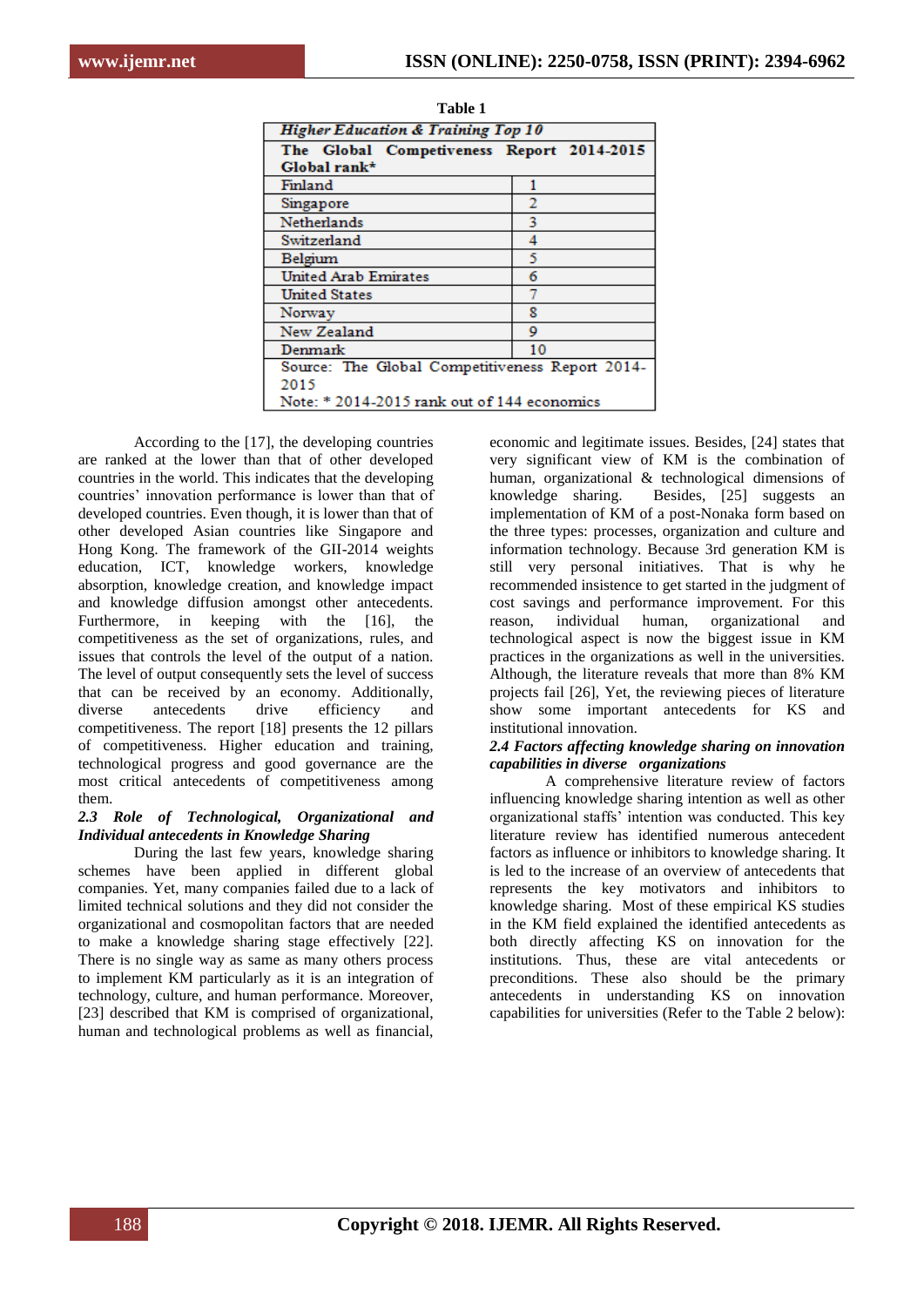**Table 2 Factors affecting knowledge sharing on innovation capabilities in diverse organizations**

| Author(s)                                                                         | <b>Country studied</b>               | <b>Method</b>                                     | <b>Settings</b>                   | <b>Factors Affected</b>                                                                                                                                                                                                                                                                    |
|-----------------------------------------------------------------------------------|--------------------------------------|---------------------------------------------------|-----------------------------------|--------------------------------------------------------------------------------------------------------------------------------------------------------------------------------------------------------------------------------------------------------------------------------------------|
| Majeed (2009) [27]                                                                | USA,<br>UK<br>and<br>other countries | Systematic<br>literature review<br>of 30 articles | Universities                      | Trust, learning,<br>and rewards,<br>Senior<br>management<br>support,<br>KM<br>infrastructure,<br>reward,<br>exchange of information and<br>knowledge sharing procedure as a<br>set of HR practices                                                                                         |
| Jahani et al., (2011)<br>$[28]$                                                   | Iran                                 | empirical study                                   | Universities                      | Intrinsic rewards and leadership<br>style as counselor                                                                                                                                                                                                                                     |
| Zwain at. al., (2012)<br>$[29]$                                                   | Iraq                                 | empirical study                                   | 41 colleges                       | KM process                                                                                                                                                                                                                                                                                 |
| Iqbal et al., (2011)<br>$[30]$                                                    | Malaysia                             | quantitative<br>survey                            | University                        | Self-efficacy, social networks,<br>attitude, intention, Organizational<br>trust, and<br>subjective<br>support,<br>norms                                                                                                                                                                    |
| Adenan & Hashim<br>$(2012)$ [31]                                                  | Malaysia                             | empirical study                                   | university<br>private<br>colleges | <b>ICT</b>                                                                                                                                                                                                                                                                                 |
| Vazquez, Fournier &<br>Flores (2009) [32]                                         | <b>USA</b>                           | empirical study                                   | municipality                      | organizational<br>environment,<br>emotive<br>intelligence<br>and<br>managers' commitment, cultural<br>values, leadership, and human<br>resources                                                                                                                                           |
| $\&$<br>Donate<br>Guardamillas (2011)<br>$[33]$                                   | Spain                                | empirical study                                   | industry                          | cultural values, leadership, and<br>human resources                                                                                                                                                                                                                                        |
| Cabello-Medina,<br>López-Cabrales.<br>$\&$<br>Valle-<br>Cabrera, (2011)<br>$[34]$ | Spain                                | empirical study                                   | industry                          | collaborative<br><b>HRM</b><br>practices,<br>selection<br>processes,<br>team-<br>building,<br>and<br>interpersonal<br>abilities                                                                                                                                                            |
| Rahman<br>al.,<br>et<br>$(2013)$ [35]                                             | Malaysia                             | <b>Empirical study</b>                            | industry                          | training, knowledge acquisition;<br>knowledge<br>application<br>and<br>knowledge protection                                                                                                                                                                                                |
| Lee et al. (2013) [36]                                                            | Malaysia                             | Empirical study                                   | industry                          | Technological<br>innovation,<br>knowledge<br>application<br>and<br>knowledge<br>storage,<br>interrelationships                                                                                                                                                                             |
| Hakim & Hassan<br>$(2013)$ [37]                                                   | Iraq                                 | <b>Empirical study</b>                            | industry                          | Human resources, IT, leadership,<br>organizational learning, strategy,<br>structure and culture, innovation,<br>technological,<br>administrative,<br>radical, incremental                                                                                                                  |
| Aulawi et al., (2009)<br>$[38]$                                                   | Indonesia                            | empirical study                                   | telecommunication<br>industry     | behaviour, teamwork, trust, senior<br>management support, and self-<br>efficacy.                                                                                                                                                                                                           |
| Lin (2007) [39]                                                                   | Taiwan<br>China                      | empirical study                                   | 50 organizations                  | Employee<br>willingness,<br>KS<br>knowledge<br>donating,<br>process,<br>knowledge collecting, enjoyment<br>in helping others, and knowledge<br>self-efficacy, top management<br>support, organizational rewards<br>and also technological factors as<br>ICT use<br>External<br>environment |
| Chang & Lee (2008)<br>$[40]$                                                      |                                      | empirical study-<br>quantitative                  | organizations                     | and<br>organizational culture                                                                                                                                                                                                                                                              |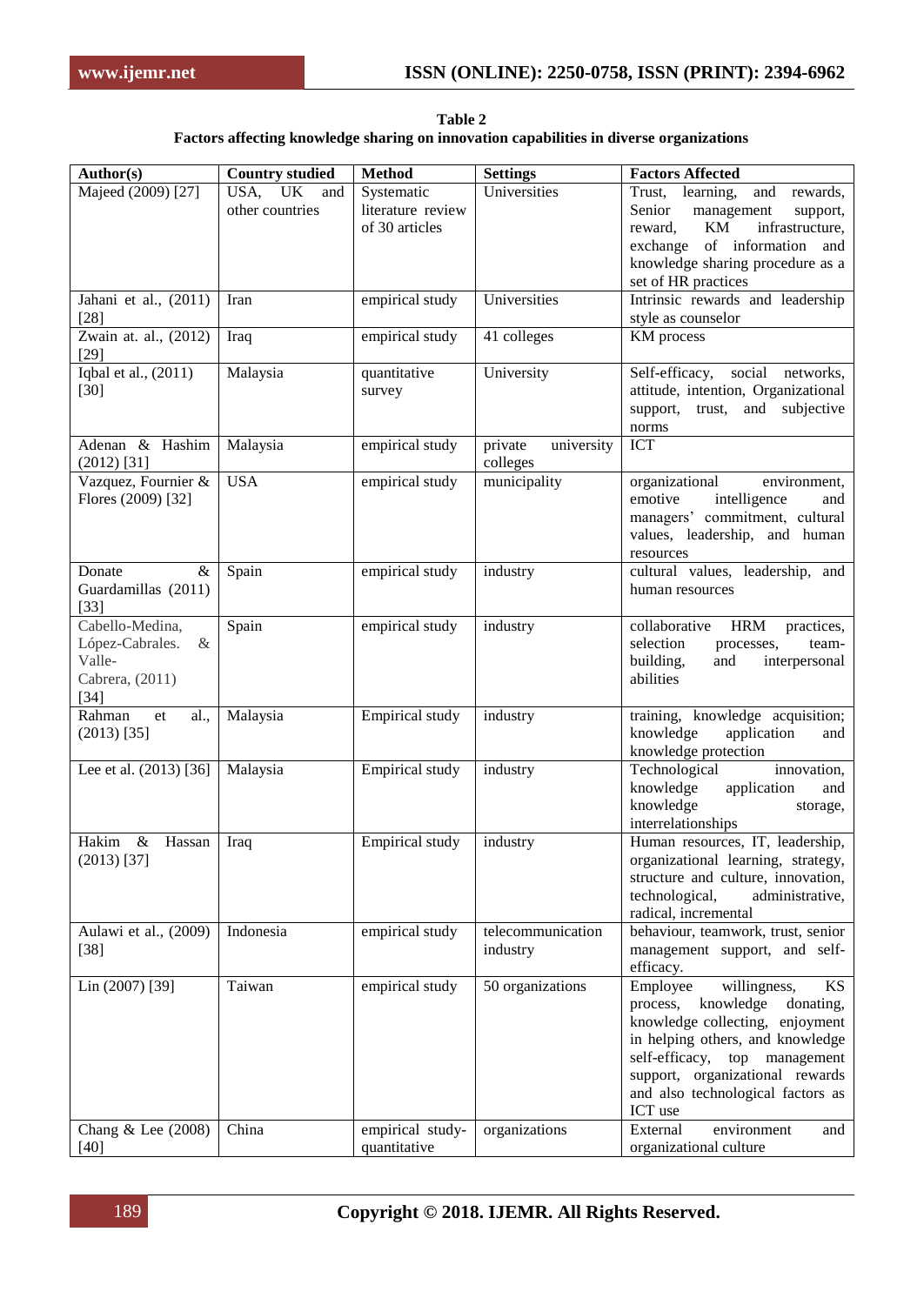#### *2.5 The role of ICT collaborative technologies for KS and organizational innovation*

ICT tools are a most important catalyst for organizational success by implementing proper KS initiatives. Knowledge sharing flows well with the help organizational support and human interaction. Thus, without the help of ICT tools, mere only organizational support, and human interaction, it is almost impossible

to share knowledge in the modern information technology era. The contribution of ICT tools is being demonstrated for open up the vision of IT. A number of prior researchers focus on a variety of ICT usages and its contribution to organizations. The following table 3 represents the usefulness of ICT in individual and organizational activities (Refer to the Table 3 below):

| Table 3                                                     |  |  |  |  |
|-------------------------------------------------------------|--|--|--|--|
| ICT increases knowledge sharing performance in Diverse Ways |  |  |  |  |

| Technologies for knowledge sharing/KM           | Author(s)                                                                                                                              |
|-------------------------------------------------|----------------------------------------------------------------------------------------------------------------------------------------|
| Email                                           | Thakur, 2007; Ting & Majid, 2007; Osunade et. al., 2007; Burns, 2007;<br>Rusli & Mohd, 2007; Hwang & Kim, 2007 & Abdullah et al., 2006 |
| The Internet (World-Wide-Web) Various           | Ting & Majid, 2007; Burns, 2007; Osunade et. al., 2007; Kamal et. al.,                                                                 |
| search engine, Facebook, Twitter, Online        | 2007; Minna&Pekka, 2007 & Parirokh, et al., 2006                                                                                       |
| Newspaper etc.                                  |                                                                                                                                        |
| Database Management Technologies                | Coakes, 2006; Kim & Lee, 2006 & Part at. Al., 2004                                                                                     |
| <b>Content Management Systems</b>               | Ting & Majid, 2007; Gartner, 2006a; Logan, 2006a; Tsui, 2005 & Part                                                                    |
|                                                 | et. al., 2004                                                                                                                          |
| <b>Decision Support Systems</b>                 | Thakur, 2007 & Part at. al., 2004                                                                                                      |
| Groupware Software                              | Sahibuddin et. al., 2006; Han & Anantatmula, 2006; Tsui, 2005; Riege,<br>2005 & Part et. al., 2004                                     |
| <b>Business Intelligence Technologies</b>       | Riege, 2005                                                                                                                            |
| <b>Collaboration Tools</b>                      | Coakes, 2006; Kim & Lee, 2006; Gartner, 2006a; Tsui, 2005 & Rusmus<br>2003.                                                            |
| Discussion Group                                | Kim & Lee, 2006 & Logan; 2006b                                                                                                         |
| <b>Online Discussion Forum</b>                  | Ting & Majid, 2007 & Thakur, 2007                                                                                                      |
| Video Conferencing                              | Ting & Majid, 2007; Osunade et. al., 2007; & Han & Anantatmula, 2006.                                                                  |
| <b>Customer Relationship Management Systems</b> | Ting & Majid, 2007                                                                                                                     |
| <b>Document Management Systems</b>              | Ting & Majid, 2007; Abdullah et al., 2006 & Sahibuddin et. al., 2006                                                                   |
| Web Conferencing                                | Thakur, 2007; Han & Anantatmula, 2006 & Abdullah et al., 2006.                                                                         |
| <b>Shared Space Collaboration Tool</b>          | Ting & Majid, 2007                                                                                                                     |
| <b>Enterprise Information Portal</b>            | Ting & Majid, 2007; Abdullah et al., 2006 & Chowdhury 2005.                                                                            |
| Data Warehousing                                | Ting & Majid, 2007                                                                                                                     |
| Multimedia technologies                         | <b>Burns</b> , 2007                                                                                                                    |
| Virtual Learning Environments                   | <b>Burns</b> , 2007                                                                                                                    |
| SMS (Short Messaging Service)                   | Osunade et. al., 2007; Rusli & Mohd, 2007 & Thakur, 2007                                                                               |
| Mobile Computing                                | Rusli & Mohd, 2007                                                                                                                     |
| Communities of Practice (CoP)                   | Rusli & Mohd, 2007                                                                                                                     |
| Virtual Teamwork                                | Derballa & Pousttchi, 2004                                                                                                             |
| Audio and video messages                        | <b>Thakur</b> , 2007                                                                                                                   |
| <b>Lessons Learned Database</b>                 | Derballa & Pousttchi, 2004                                                                                                             |
| Virtual/Augmented Reality                       | Derballa & Pousttchi, 2004                                                                                                             |
| <b>Network Learning</b>                         | Hodgsen& Reynolds, 2005                                                                                                                |
| <b>Digital Repositories</b>                     | Doctor, 2006                                                                                                                           |
| Learning Object                                 | Doctor, 2006                                                                                                                           |
| Repositories Blogs                              | Osunade et. al., 2007                                                                                                                  |
| <b>Online Communities</b>                       | Osunade et. al., 2007 & Kamal et. al., 2007                                                                                            |
| <b>Mailing Lists</b>                            | Osunade et. al., 2007                                                                                                                  |
| <b>Online Databases</b>                         | Osunade et. al., 2007                                                                                                                  |
| <b>Story Telling</b>                            | Kamal et. al., 2007                                                                                                                    |
| Online Chat (ICQ, MSN, Messenger, etc.          | Ting & Majid, 2007                                                                                                                     |

Source:Nassuora, 2011 [41]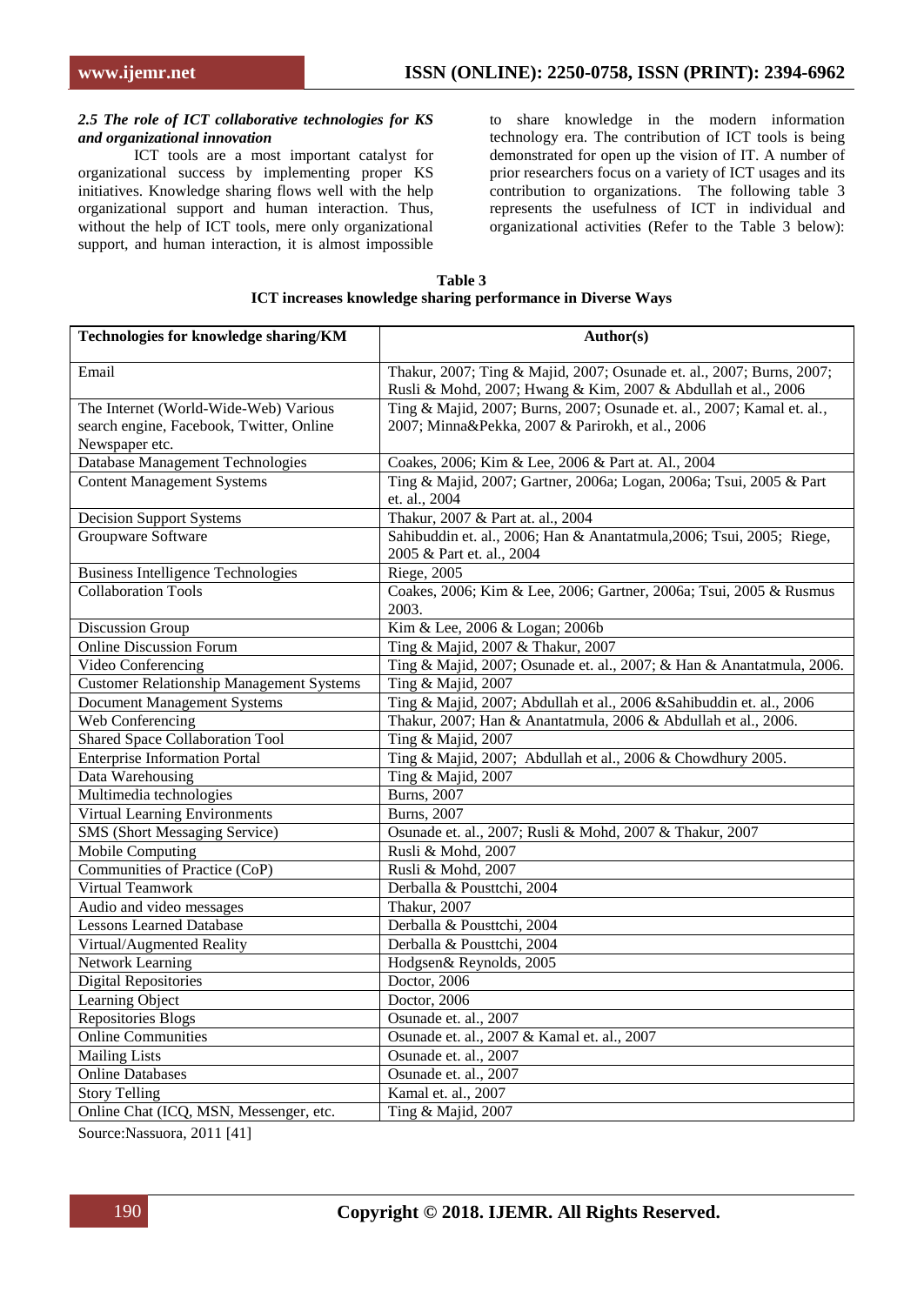## **III. RESEARCH OBTECTIVES AND METHODOLOGY**

The aim of this study is to investigate whether the technological, organizational and individual factors together can help increase Knowledge Sharing in HEIs and contribute it in augmenting organizational performance in developing countries. This study will apply a conceptual analysis based on KM literature. The methodology of this study is subjective/argumentative i.e., idea generation in Information Systems (IS). The unit of analysis of this study is knowledge workers i.e. faculty members of public universities working in diverse countries of the world. This study will include some senior executives of other industries and organizations that might help to investigate the status of innovation performance by selecting technological, organizational and individual antecedents.

# **IV. DISCUSSIONS AND THE FINDINGS**

This study has discussed the significance of KM and KS briefly for the better performance in the organizations referring to both developed and developing countries. It has focused on knowledge sharing and its role that is immensely utilizing in developed countries for the development and innovation of the higher education institutions. The study has highlighted the report of the UNDP, Global Competitiveness Report, and other initiatives that have demonstrated their knowledge sharing practices and performance for the organizations. Moreover, the study has reviewed KM literature elaborately for KS activities in both developed and developing countries. The study has found that some technological, organizational and individual antecedents are responsible for the barrier of the knowledge sharing in the HEIs and also other organizations. Conversely, these factors combined have improved the KM and KS practices by individuals and increased the work performance of the institutions. The explored factors are – behavioural intention, attitude, self-efficacy for training and development, subjective norm, organizational trust, leadership, organizational rewards, organizational culture, social network, and use of ICT.

# **V. CONCLUSION AND RECOMMENDATIONS**

Individual's intentions have an important role in organizational as well as individual level knowledge sharing practices. This knowledge sharing action is usually augmented when an individual, organizational and technological factors act together. Universities' knowledge sharing practices might be better in a systematic way involving technology. As a result, the universities might be benefitted. Access to more knowledge sharing practices in the institutions is an essential requirement, especially in the developing countries where people are still expected to be motivated to knowledge management practices. This paper explored some important technological, organizational, and individual antecedent factors. The antecedent factors that influence knowledge sharing are technological, organizational and individual. This study has employed some senior executives from the service industry and other organizations along with faculty members from diverse universities this is because of unavailability of sufficient institutions for reviewing the exact relevant literature. It is being believed based on this study that effective knowledge sharing practices among faculty members might improve the innovation capability of the universities. This study is expected to extend for further an empirical investigate elaborately on the same issue in developing countries to validate the present research results.

## **REFERENCES**

[1] Emadzade, M.K, Mashayekhi, B. & Abdar, E. (2012). Knowledge management capabilities and organizational performance. *Interdisciplinary Journal of Contemporary Research in Business, 3*(11), 781-790.

[2] Anwahi, F.A. (2012). *The effect of knowledge sharing on employee innovation in media organization***.**  Master's thesis: The British University in Dubai. Available at: at:

http://bspace.buid.ac.ae/handle/1234/282?show=ful. Accessed on 12 March 2017.

[3] Lee, H. Y., & Roth, G. L. (2009). A conceptual framework for examining knowledge management in higher education contexts. *New Horizons in Adult Education and Human Resource Development, 23*(4), 22-37.

[4] Whitty, M., Qureshi, I. A., Saleem, M. and Tatari, K. (2009). Knowledge management and innovation for organizational effectiveness and competitiveness**.** *13th IBIMA Conference, Morocco, International Business Information Management Association*. Available in www.ibima.org

[5] UNDP. (2012), *Knowledge management strategy framework 2014-2017 and UNDP knowledge management strategy survey report*. New York, USA: United Nations publications. Available at: www.undp.org/knowledge. Accessed on 14 March 2016. [6] Kettinger, W. J., Li, Y., Davis, J. M., & Kettinger, L. (2015). The roles of psychological climate, information management capabilities, and IT support on knowledgesharing: an MOA perspective. *European Journal Information Systems, 24*(1), 59-75.

[7] Bulan, S.J. & Sensuse, D.I. (2012). Knowledge sharing model among academic staffs in universities**.**  *Journal of Information Systems, 8*(2), 133-139.

[8] Nonaka, I. & Takeuchi, H. (1995). *The knowledgecreating company: How Japanese companies create the dynamics of innovation***.** New York: Oxford University Press.